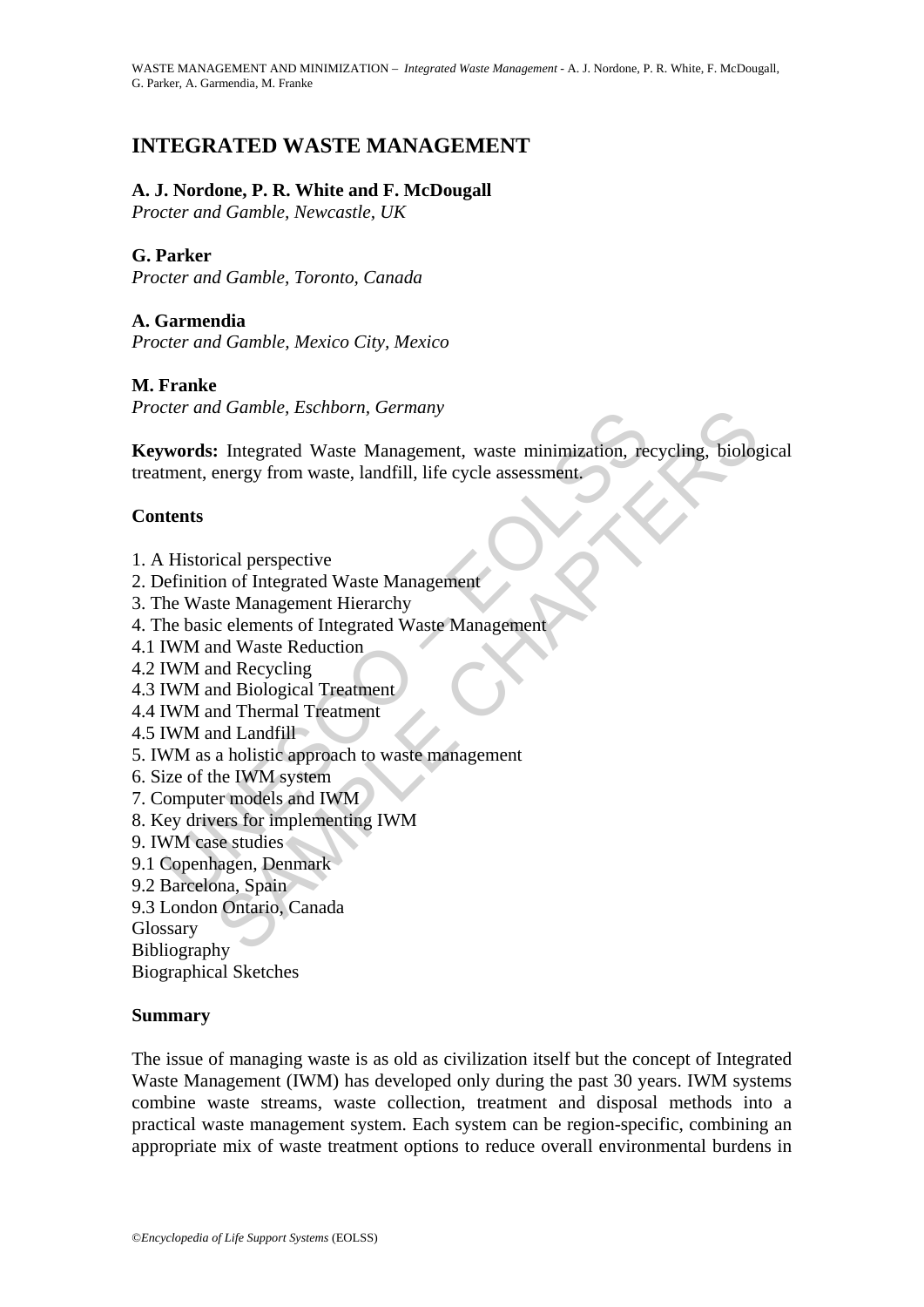an economically affordable and socially acceptable way. The level of integration and the particular mix of waste treatment methods implemented in any IWM system will be dependent upon the prevailing local conditions. This flexibility encourages continuous improvement of processes, to pursue best technology and to customize solutions, all of which are necessary to accommodate shifts in the quantity and quality of the waste stream. The fundamental aim of any IWM strategy therefore, should be maximization of resource efficiency by promoting sustainable waste management that leads to reduced environmental emissions in a socially and economically acceptable manner.

## **1. A Historical Perspective**

Human cultural development from nomadic to sedentary societies and the subsequent development of towns and cities created the need to manage solid waste. The earliest forms of waste management, referred to even in the Bible, involved burial and burning both of which, in more refined form, continue to be management options within modern Integrated Waste Management systems.

The move towards an integrated approach to waste management began in 1962 when this approach was described as "viewing the problem in its entirety as an interconnected system of component operations and functions". This recognition of the full complexity of waste management practices and acceptance that systems analysis and mathematical modeling were necessary to optimize waste management operations and strategy development was a fundamental move towards the concept of IWM.

During the 1970's, the concept further evolved within certain Solid Waste Authorities in the United States. These authorities began to implement waste management programs that integrated solid waste transportation, processing, recycling, resource recovery and disposal technologies.

Experient to towns and crites created are level to made the mangement, referred to even in the Bible, involved<br>and of which, in more refined form, continue to be management optigrated Waste Management systems.<br>
move toward m of owns and chease teak of the deed to bualange solon waste. The can<br>aste management, referred to even in the Bible, involved burial and bur<br>tich, in more refined form, continue to be management options within mo<br>Waste M The recognition that IWM systems would need to be implemented on a case-by-case basis came in 1978 when the U.S. Environmental Protection Agency stated that "[Waste] Management methods, equipment, and practices should not be uniform across the country since conditions vary, and it is vital that procedures be varied to meet them." This was a shift away from a hierarchical approach to waste management to an approach that was more flexible in its application of waste management techniques.

In 1991, a task force from the Economic Commission for Europe published a Draft Regional Strategy for Integrated Waste Management that defined IWM as a "process of change in which the concept of waste management is gradually broadened to eventually include the necessary control of gaseous, liquid and solid material flows in the human environment." This brought all waste arisings under the umbrella of IWM. The concept of IWM now included all waste types, the option of using a range of treatment technologies depending on the situation and an overall approach being taken with respect to the analysis, optimization and management of the whole system.

Another important development during this period was the establishment of the concept of sustainable development as development that 'meets the needs of the present without compromising the ability of future generations to meet their own needs'. The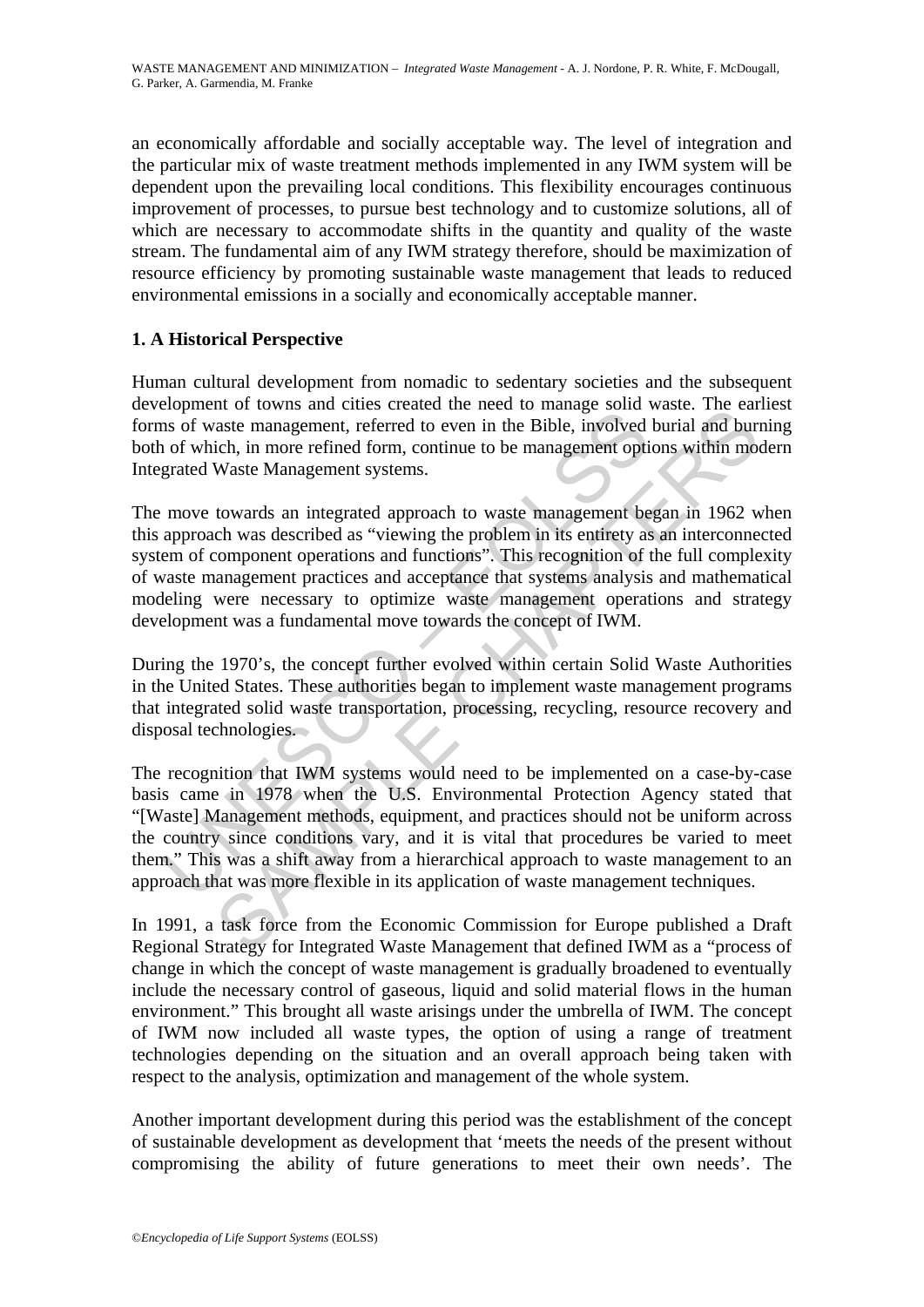Brundtland report of the World Commission for Environment and Development (WCED) "Our Common Future" clearly spelled out that sustainable development would only be achieved if society in general, and industry in particular, learned to produce "more from less"; more goods and services from less of the world's resources (including energy) and less pollution and waste.

Thus waste management needs to be sustainable if it is to play a pivotal role in any overall sustainable development system. It is clear that because IWM takes into consideration the environmental, economic and social aspects of waste management, it offers the greatest opportunity to develop sustainable waste management systems.

## **2. Definition of Integrated Waste Management**

IWM systems combine waste streams, waste collection, treatment and disposal methods into a practical waste management system that aims to provide environmental sustainability, economic affordability and social acceptance for any specific region. This is achieved by combining a range of treatment options including waste reduction, reuse, recycling, composting, biogasification, thermal treatment and landfilling (Figure 1). The key point is not how many waste management options are used, nor whether they all apply at the same time, but that they are combined in an optimum way as part of a single approach. IWM considers the total system and looks for the best mix of treatment methods to minimize economic costs and to maximize environmental protection and social benefits.



Figure 1: Elements of an Integrated Waste Management (IWM) System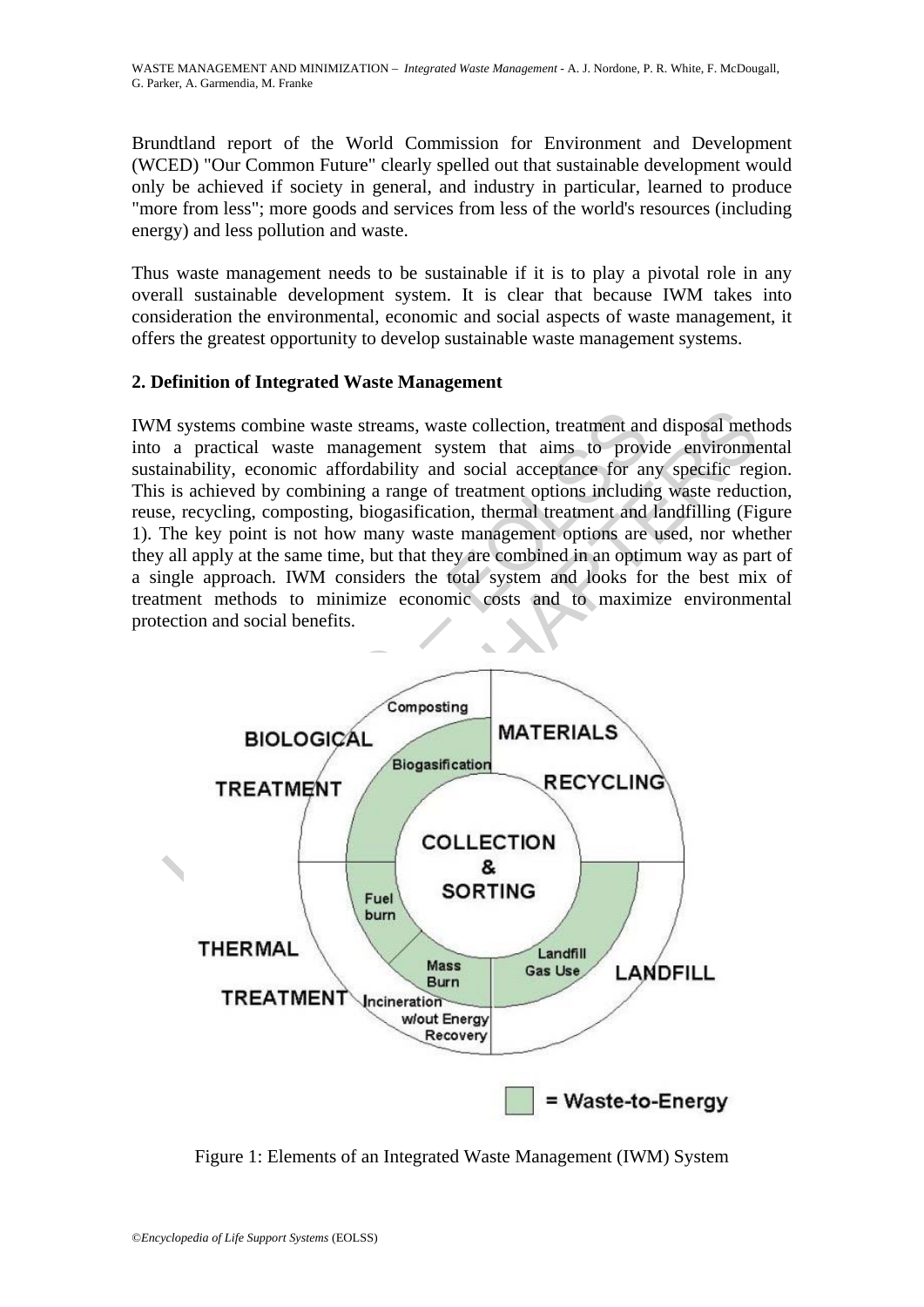The level of integration within any IWM system will be dependent upon the prevailing local conditions. A system in one municipality which incorporates recycling, incineration with energy recovery and landfill may be quite unlike another municipality's system which includes recycling, composting and landfill. This is not important as long as one retains the single overriding objective of the IWM principle: to find the most environmentally effective, economically efficient and socially acceptable way to manage the waste of a given region. The model (Figure 1) stresses the interrelationships of the parts of the system and does not attempt to predict what would be the "best" system. There is no universal best system.

presence and the more imaginal control and technical resources would be avail<br>astructure and financial and technical resources would be avail<br>support such a system. In many developing countries, MSW is<br>complicated mix of m d may or materials requiring a corresponding may or incarnet options.<br>The and financial and technical resources would be available to implement and financial and technical resources would be available to implement<br>tracted Figure 1 represents the possible elements of an IWM system in a developed country designed to manage municipal solid waste (MSW). The waste stream would be a complicated mix of materials requiring a corresponding mix of treatment options. The infrastructure and financial and technical resources would be available to implement and support such a system. In many developing countries, MSW is often a relatively less complicated mix of materials containing in excess of 50 per cent organic material. The infrastructure and technical and financial resources would be considerably more limited. In such a case the "best" model might be divided among biological treatment (e.g. composting), recycling and simple sanitary landfill. Over time, the model could change to meet changes in local conditions by incorporating a greater range of treatment technologies.

## **3. The Waste Management Hierarchy**

IWM now supersedes the commonly referred to "waste management hierarchy". The waste hierarchy varies in its exact form but usually ranks waste management options in a preferred order: waste minimization, re-use, materials recycling, biological treatment, incineration with energy recovery, incineration without energy recovery, landfilling. The hierarchy intuitively 'feels right' and as such has greatly influenced waste management decisions and strategy at the local, national and international level during the past 25 years. Although such a hierarchy is widespread and often suggested, the value of this approach has limitations:

- 1. The hierarchy has little scientific or technical basis. There is no scientific reason, for example, why materials recycling should always be preferred to thermal treatment with energy recovery.
- 2. The hierarchy is of little use when a combination of options is used, as in an IWM system. In an IWM system, the hierarchy cannot predict, for example, whether composting combined with incineration of the residues would be preferable to materials recycling plus landfilling of residues. What is needed is an overall assessment of the whole system, which the hierarchy cannot provide.
- 3. The hierarchy does not address costs. Therefore it cannot help assess the economic affordability of waste systems.

The hierarchy should now be used as a simple menu of possible waste management options. It is also useful as a simple presentational tool to be used when discussing waste management with the public, although it should not be presented as a rigid set of preferences.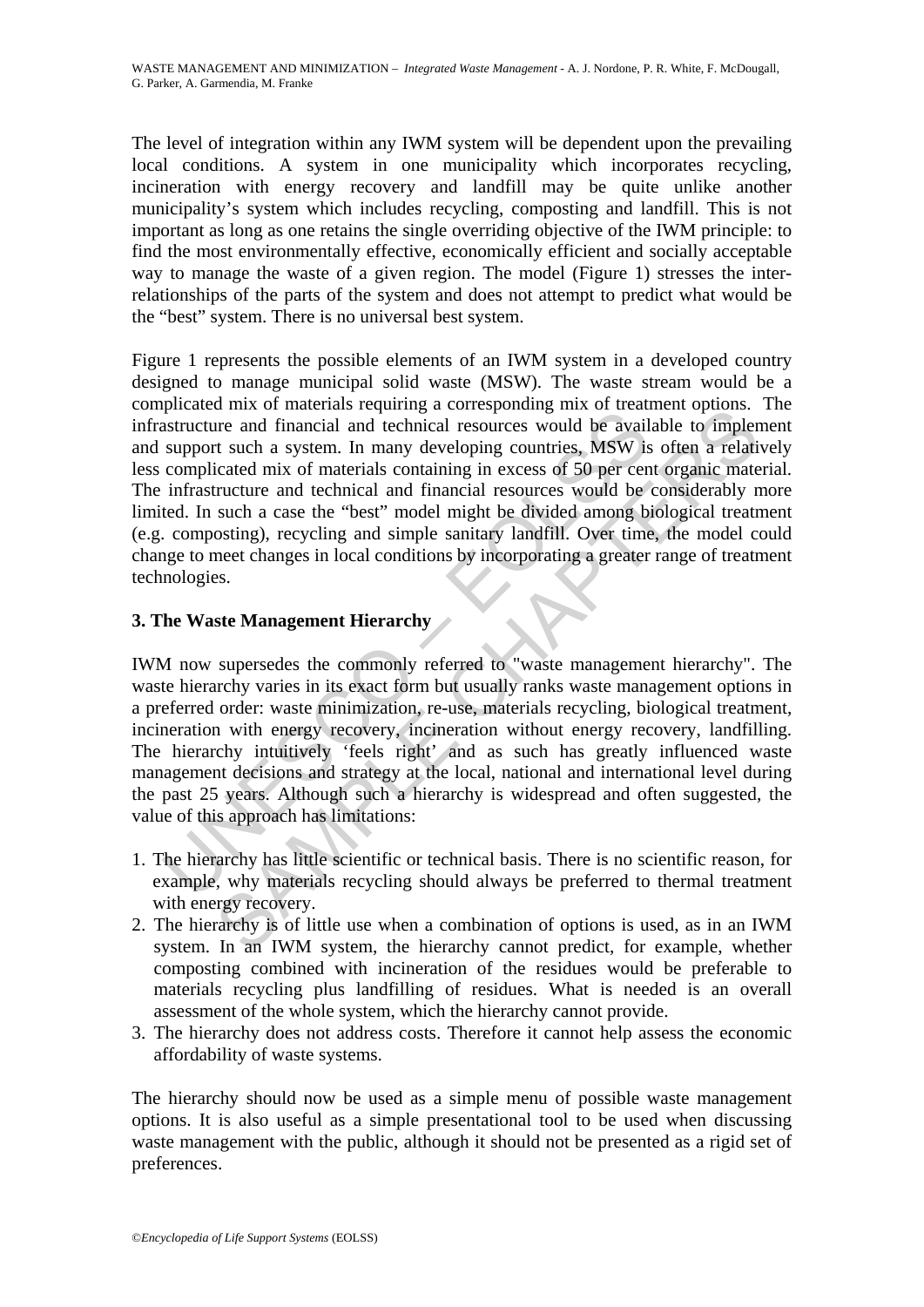### **4. The Basic Elements of Integrated Waste Management**

Within the context of sustainable development it has been recognized that there is a need to curb the growth in the quantity of waste produced. Where waste is created there is a need to recognize it as a resource and recover more value from it. The fundamental aim of any waste strategy, therefore, should be maximization of resource efficiency by promoting sustainable waste management. This will lead to reduced environmental emissions in a socially and economically acceptable manner. Clearly it is difficult to minimize the two variables - cost and environmental impact - simultaneously. There will always be a trade-off. The balance that needs to be struck is to reduce the overall environmental impacts of the waste management system as far as possible, within an acceptable level of cost. Deciding the point of balance between environmental impact and cost will always generate debate. Better decisions will be made if data on impacts and costs are available; such data will often prompt ideas for further improvements.

coat with a way's generate decator. Determined consists are available; such data will often prompt ideas for further in economically and environmentally sustainable solid waste manage kely to be integrated, market-oriented In aways generate ucoat. Detert decisions win or mare in an an on-min-<br>tre available; such data will often prompt ideas for further improvements.<br>incally and environmentally sustainable solid waste management system<br>be int An economically and environmentally sustainable solid waste management system then is likely to be integrated, market-oriented and flexible. Such a system must handle all types of solid waste materials. The alternative of focusing on specific materials, either because of their ready recyclability (e.g. aluminum) or their public profile (e.g. plastics) is likely to be less effective, in both environmental and economic terms, than taking a multi-material approach. Furthermore, emphasis on specific materials may lead manufacturers to design products and packaging for recycling, perhaps at the expense of source reduction. Such misallocation of resources represents added environmental burdens that cannot be consistent with sustainable waste management.

The system must be capable of handling wastes from multiple sources such as domestic, commercial, industrial, institutional, construction and agricultural. Even hazardous waste needs to be dealt with within the system, but in a separate stream, so that it can benefit from any synergies. Focusing on the source of a material (on packaging or domestic waste or industrial waste) is likely to be less productive than focusing on the nature of the material, regardless of its source.



TO ACCESS ALL THE **20 PAGES** OF THIS CHAPTER, Visit: [http://www.eolss.net/Eolss-sampleAllChapter.aspx](https://www.eolss.net/ebooklib/sc_cart.aspx?File=E4-13-01-10)

### **Bibliography**

Coleman, T. (1998). Life Cycle Program for Waste Management Program Profile. UK Environment Agency, Rio House, Bristol. [This is a Life Cycle Assessment computer program based on UK conditions].

European Recovery and Recycling Association (1998). Towards Integrated Management of Municipal Solid Waste. Avenue E. Mounier 83, bte 5, B-1200 Brussels. [This report characterizes leading-edge waste management systems in Europe and presents 11 case studies].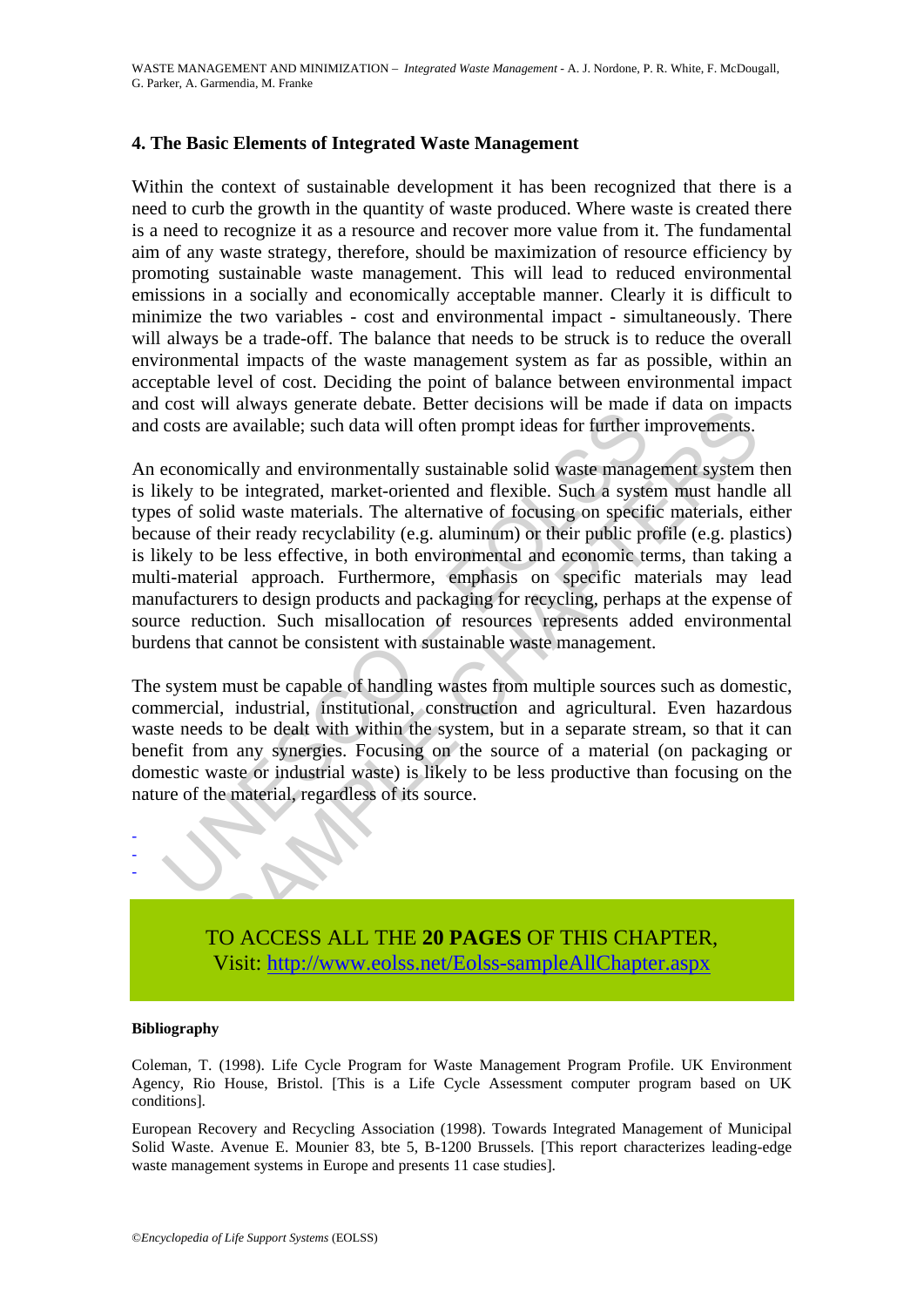Gaskell, D.J. and White, P. R. (1996). Affordable Recycling of Household Waste. In Proceedings of Globec 96/Recycle 96, Davos, Switzerland. [This provides examples from across Europe of how material recycling can be achieved at low cost].

Nordone, A.J. and Franke, M. (1999). Application of Integrated Waste Management to Developing Economies. In Proceedings of the International Conference on Biological Treatment of Waste and the Environment. Weimar, Germany. [This presents a review of how experience with the development of IWM systems in developed economies can be used to implement IWM systems in developing economies].

Skumatz, L.A. (1993). Variable Rates for Municipal Solid Waste: Implementation Experience, Economics and Legislation. Reason Foundation, Policy Report No. 160. [This is a review of the effect of charging individuals for collection and disposal of municipal solid waste].

Thorneloe, S. A. (1997). Application of Life Cycle Management to Evaluate Integrated Municipal Solid Waste Management Strategies. USEPA National Risk Management Research Laboratory Air Pollution Prevention and Control Division. Research Triangle Park, NC 27711. [This is a Life Cycle Assessment computer program based on USA conditions].

White, P.R. (1997). Managing Towards Sustainability - Sustainable Product Life Cycles. ICHEME Environmental Protection Bulletin 052. [This presents an environmental management framework to assist in the development of sustainable products].

White, P.R., Franke, M. and Hindle, P. (1995) Integrated solid waste management: a life cycle inventory, 362 pp. Blackie Academic and Professional, Glasgow. [This presents a comprehensive discussion of Integrated Waste Management and Life Cycle assessment, providing a decision tool for waste managers and policy makers and includes the IWM-1 model].

World Commission on Environment and Development (1987). Our Common Future. Oxford Univ. Press. [This outlines the principal of sustainable development and the need for more efficient use of resources in the future]

### **Biographical Sketches**

### **Dr. Adrian Nordone**

montana Control Division. Research Trianglet Take, i.e. 27711, [This is a 1<br>
nuter program based on USA conditions].<br>
e. P.R. (1997). Managing Towards Sustainability - Sustainable Product I<br>
rommental Protection Bulletin 0 Adrian Nordone is a manager within Procter and Gamble's Corporate Sustainable Development Department, Newcastle, UK. He received a Ph.D. in Environmental Toxicology from Clemson University, South Carolina, USA in 1994. He has worked for a number of environmental consulting companies in the area of human and ecological risk assessment for both contaminated sites and product safety. His current interest is the development and implementation of sustainable business practices.

### **Peter White MA (Oxon), MSc. (Lond). D.Phil (Oxon)**

In Control Division. research Triangue Fatik, NC 27711, [This is a Lie Cycle Assessort and Control Division. research Triangue Fatik, NC 27711, [This is a Lie Cycle Assess)<br>In the Chapter of State and Procession Substitute Peter White is Procter & Gamble's Associate Director for Corporate Sustainable Development, based at their Newcastle Technical Centre, UK. After a first degree in Zoology, he taught Health Science, Agricultural Science and Biology in Northern Nigeria for three years with Voluntary Service Overseas. He then took an MSc in Applied Hydrobiology in London, and a D.Phil in Chemical Ecology at Oxford, followed by post-doctoral research and teaching in the biological and environmental sciences, including posts at the Universities of Oxford, Arizona and California. Peter White joined P&G in 1991 where he has worked on sustainable solid waste management systems. He helped create and lead P&G's global team promoting the implementation of Integrated Solid Waste Management (ISWM) systems to handle municipal solid waste around the world. In 1995, together with two P&G colleagues, he wrote *Integrated Solid Waste Management: A Lifecycle Inventory,* a book which pioneered the use of Life Cycle methodology to plan sustainable solid waste systems. Peter has since chaired the Peer Review Panels for both the US Environmental Protection Agency and the UK Environmental Agency work in this area.

### **Dr. Forbes McDougall**

Forbes McDougall joined Procter & Gamble in 1997 after completing 2 years post-doctoral work in the field of waste management in the UK, Holland and Malaysia. He obtained his PhD in Environmental